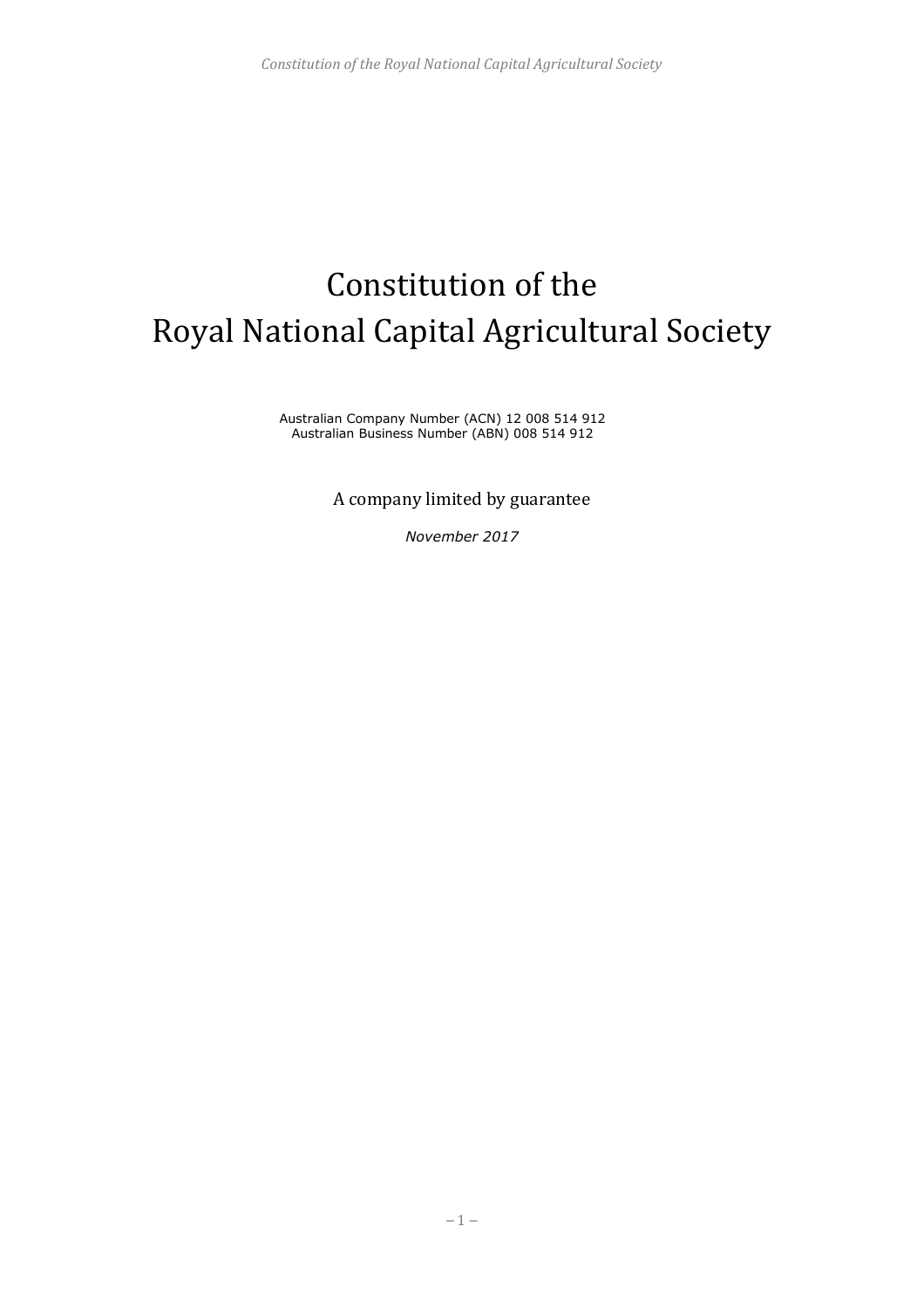# Preliminary

### <span id="page-1-2"></span>**1 Name of the company**

1.1 The name of the **company** is the Royal National Capital Agricultural Society (the **Society**).

#### **2 Type of company**

2.1 The **Society** is a not-for-profit public **company** limited by guarantee which is established to be, and to continue as, a charity.

#### **3 Limited liability of members**

3.1 The liability of members is limited to the amount of the guarantee in clause [4.](#page-1-0)

#### <span id="page-1-0"></span>**4 The guarantee**

- 4.1 Each member must contribute an amount limited to the annual membership fee (the guarantee) to the property of the **Society** if the **Society** is wound up while the member is a member, or within 12 months after the member stops being a member, and this contribution is required to pay for the:
- 4.1.1 debts and liabilities of the **Society** incurred before the member stopped being a member; or
- 4.1.2 costs of winding up.

#### **5 Definitions**

5.1 In this constitution, words and phrases have the meaning set out in clause 33.

# Charitable purposes and powers

#### <span id="page-1-1"></span>**6 Object**

- **6.1** The **Society**'s object is to pursue the following charitable purposes:
- 6.1.1 to promote the development of agricultural, pastoral and horticultural industries in the Australian Capital Territory and the surrounding region; and
- 6.1.2 to conduct exhibitions and competitions for:
- 6.1.2.1 agricultural, pastoral and horticultural products; and
- 6.1.2.2 arts, crafts, inventions, machinery and techniques used in industry; and
- 6.1.2.3 community activities and pastimes; and
- 6.1.3 to establish relations, and promote the exchange of views and information, with similar organisations in Australia and in other countries; and
- 6.1.4 to encourage, and provide facilities for, research and study in agriculture and related industries; and
- 6.1.5 to purchase, lease or otherwise acquire any real or personal property, or any rights or privileges, that may be required for the **Society's** purposes; and
- 6.1.6 to construct, alter and maintain buildings and works for the **Society's** purposes; and
- 6.1.7 to sell, transfer or otherwise deal with all or any part of the **Society's** property and assets in a way that the **Society** considers appropriate; and
- 6.1.8 to invest any money of the **Society** not immediately required for its purposes in the way decided by the **Society** from time to time; and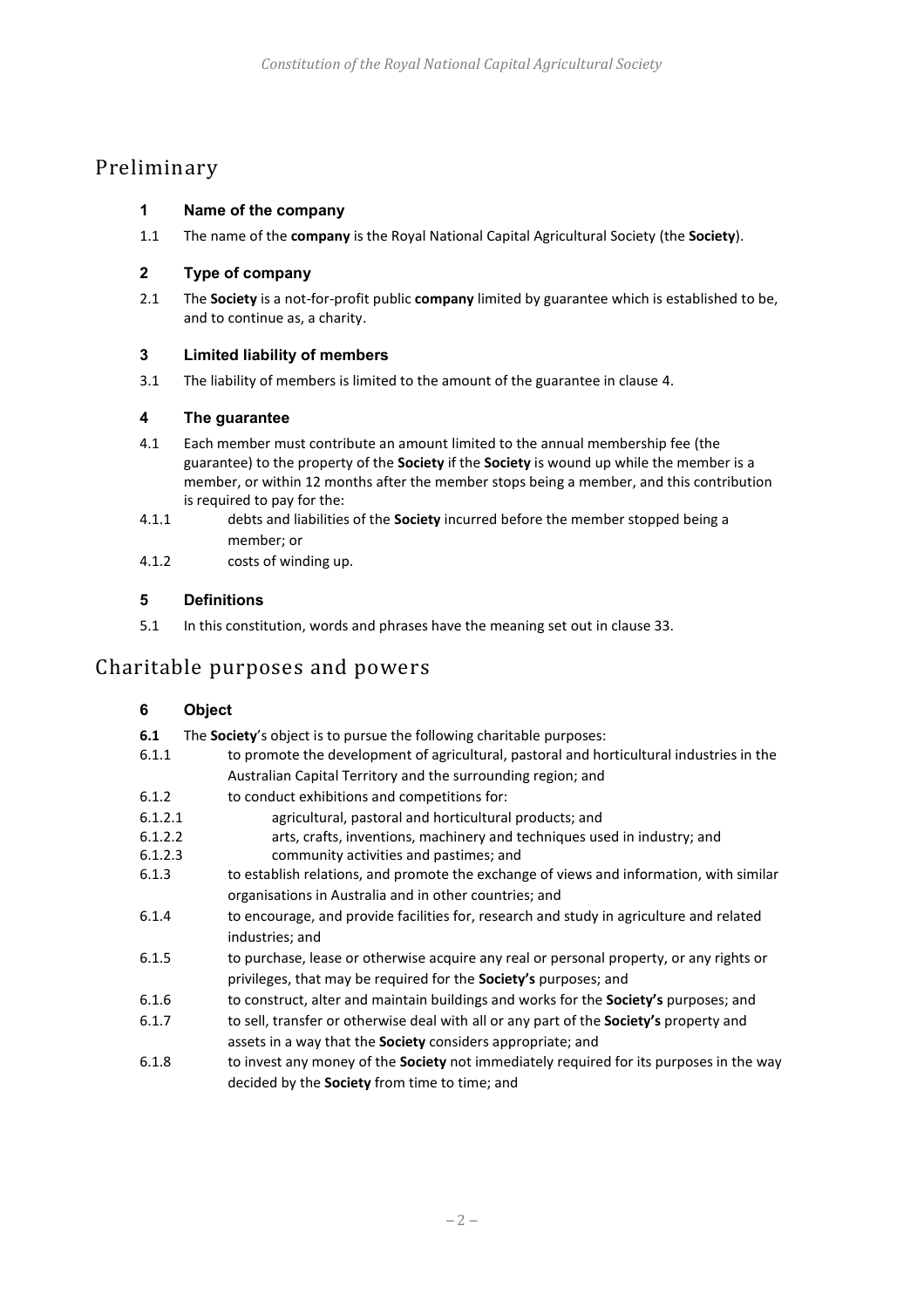- 6.1.9 to borrow, raise or secure the payment of money in a way the **Society** considers appropriate for the **Society's** purposes; and
- 6.1.10 to employ people for the **Society's** purposes; and
- 6.1.11 to do anything else incidental or conducive to the advancement of any of the **Society's** purposes.

#### **7 Powers**

- 7.1 Subject to clause [8,](#page-2-0) the **Society** has the following powers, which may only be used to carry out its purpose(s) set out in clause [6:](#page-1-1)
- 7.1.1 the powers of an individual; and
- 7.1.2 all the powers of a **company** limited by guarantee under the **Corporations Act**.

#### <span id="page-2-0"></span>**8 Not-for-profit**

- <span id="page-2-2"></span>8.1 The **Society** must not distribute any income or assets directly or indirectly to its members, except as provided in clause[s 8.2](#page-2-1) and 20.
- <span id="page-2-1"></span>8.2 Clause [8.1](#page-2-2) does not stop the **Society** from doing the following things, provided they are done in good faith:
- 8.2.1 paying a member for goods or services the member has provided or expenses the member has properly incurred at fair and reasonable rates or rates more favourable to the **Society**; or
- 8.2.2 making a payment to a member in carrying out the **Society**'s charitable purposes.

#### **9 Amending the constitution**

- 9.1 Subject to clause [9.2,](#page-2-3) the members may amend this constitution by passing a **special resolution**.
- <span id="page-2-3"></span>9.2 The members must not pass a **special resolution** that amends this constitution if passing it causes the **Society** to no longer be a charity.

#### Members

#### **10 Membership and registration of members**

- 10.1 The members of the **Society** are the **initial members at the date this constitution comes into effect**, and any other person that the Board allows to be a member, in accordance with this constitution and by-laws.
- 10.2 Details of the register of members, application for membership, approval of applications and the cessation of membership, are set out in the by-laws.

## General meetings of members

#### **11 General meetings**

- 11.1 The Directors or members may call a **general meeting**.
- 11.2 Details of the frequency, notice, quorum, representative attendance, use of technology and the role of the chairperson at meetings is set out in the by-laws.

## Members' resolutions and statements

#### **12 Distribution of statements and resolutions**

12.1 Members may have a statement or resolution distributed to the members of the **Society**.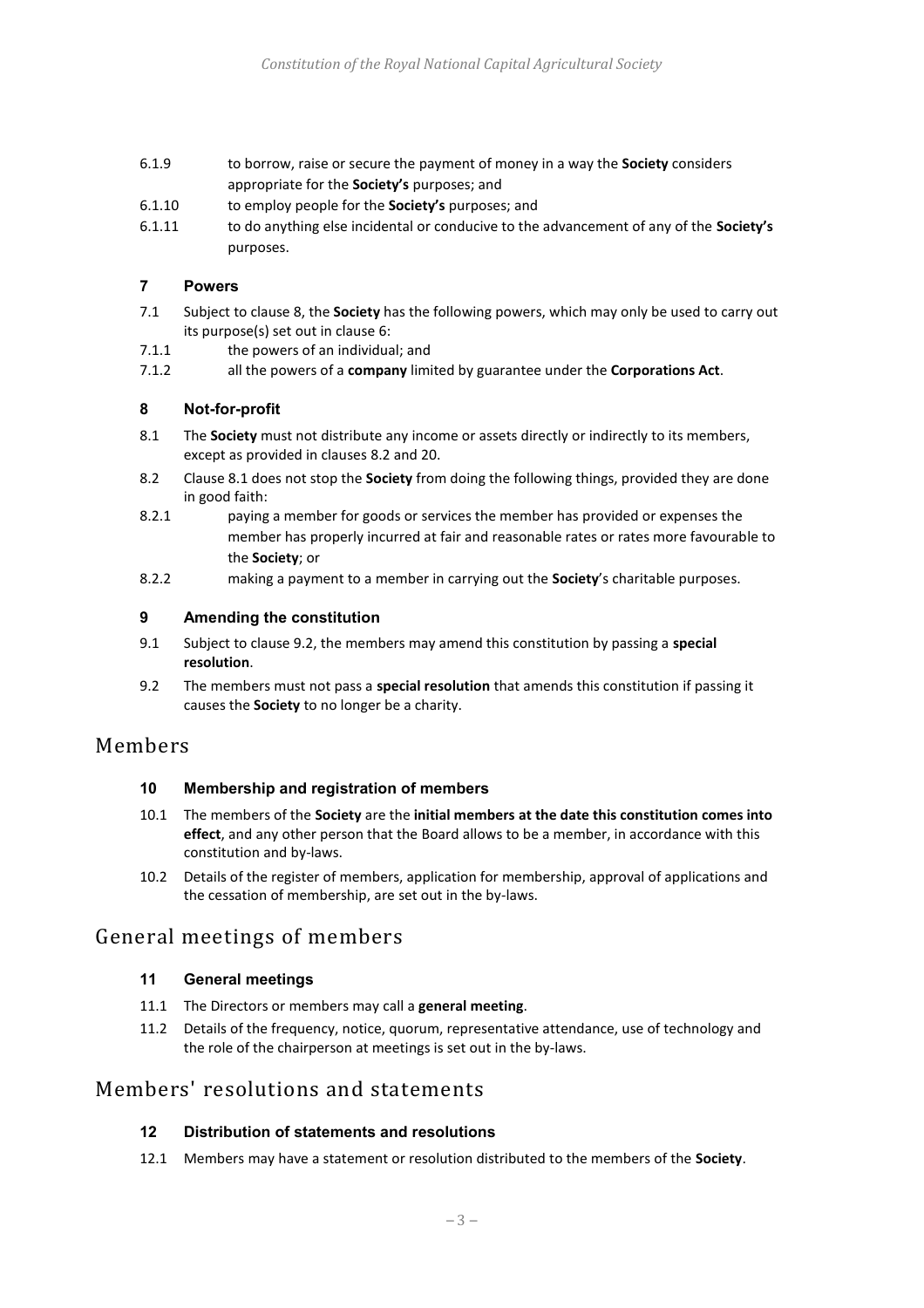12.2 Details of the notice, distribution, conditions and type of resolution and/or members message that can be distributed are set out in the by-laws.

## Voting at general meetings

#### **13 Member voting**

- 13.1 Members can vote on the business of the **Society** at **general meetings**.
- 13.2 Details on the manner of voting, appointment of proxies, notifications and recording of voting, is set out in the by-laws.

## Office Holders

#### **14 Types of Office Holders**

14.1 The **Society** elects or appoints Directors and Councillors to manage the operations of the **Society**. Details of the election and appointment of Directors and Councillors are set out in the by-laws.

#### **15 Board**

- 15.1 The **company** must have at least five (5) and no more than seven (7) Directors.
- 15.2 The Directors form the Board of the **Society**.

#### **16 Council**

- 16.1 The Council consists of no more than 60 councillors.
- 16.2 The Council's functions are:
- 16.2.1 to assist and advise the Board in pursuing the purposes set out in clause 6; and
- 16.2.2 to nominate members of the Audit and Risk Committee; and
- 16.2.3 to carry out any functions given to the Council under the by-laws.

#### **17 Powers of Board**

- 17.1 The Board elects a Chairperson and Deputy Chairperson.
- 17.2 The Board appoints a Company Secretary and a Chief Executive Officer. The Chief Executive Officer may be appointed as a Company Secretary.
- 17.3 The Board is responsible for managing and directing the activities of the **Society** to achieve the purposes set out in clause 6.
- 17.4 The Board directs the Company Secretary and the Chief Executive Officer to oversee the affairs of the **Society.**
- 17.5 The Board may use all the powers of the **Society** except for powers that, under the **Corporations Act** or this constitution, may only be used by members.
- 17.6 The Board must decide on the responsible financial management of the **Society** including:
- 17.6.1 any suitable written delegations of power under clause [19;](#page-4-0) and
- 17.6.2 how money will be managed, such as how electronic transfers, negotiable instruments or cheques must be authorised and signed or otherwise approved.
- 17.7 The Board cannot remove a Director or auditor. Directors and auditors may only be removed by a members' resolution at a **general meeting**.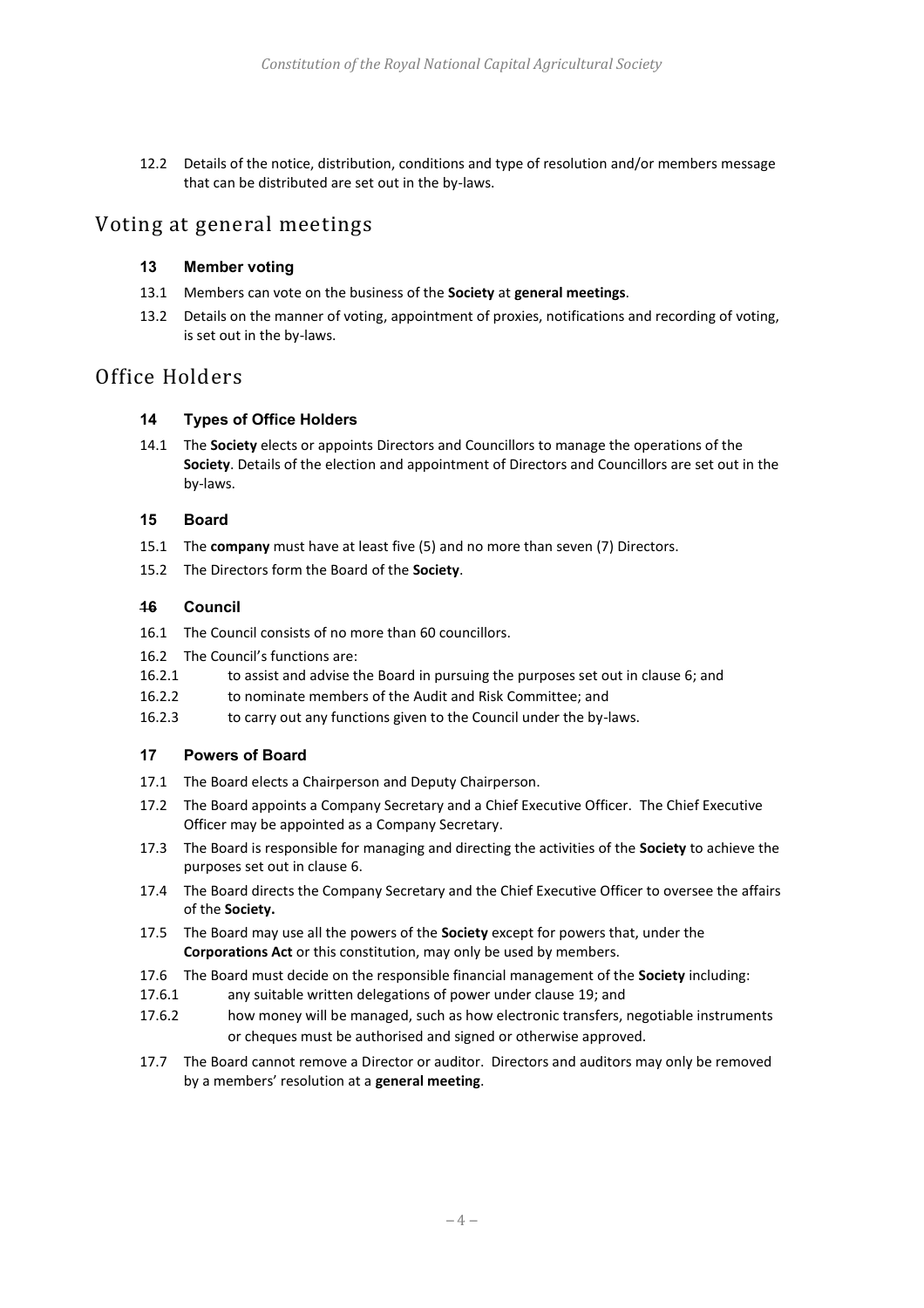#### **18 Audit and Risk Committee**

- 18.1 The Board must appoint an Audit and Risk Committee consisting of:
- 18.1.1 a Director, appointed as Chair of the Committee; and
- 18.1.2 the Chief Executive Officer; and
- 18.1.3 two members from amongst the members nominated by the Council.

#### <span id="page-4-0"></span>**19 Delegation of Board's powers**

- 19.1 The Board may delegate any of its powers and functions to a committee, a Director, an employee of the **Society** or any other person, as it considers appropriate.
- 19.2 The delegation must be recorded in the **Society**'s minute book.

#### **20 Payments to Directors**

- 20.1 The **Society** must not pay fees to a Director for acting as a Director.
- <span id="page-4-1"></span>20.2 The **Society** may:
- 20.2.1 pay a Director for work the Director does for the **Society**, other than as a Director, if the amount is no more than a reasonable fee for the work done; or
- 20.2.2 reimburse a Director for expenses properly incurred by the Director in connection with the affairs of the **Society.**
- 20.3 Any payment made under clause [20.2](#page-4-1) must be approved by the Board.
- 20.4 The **Society** may pay premiums for insurance indemnifying Directors, as allowed for by law (including the **Corporations Act**) and this constitution.

#### **21 Execution of documents**

- 21.1 The **Society** may execute a document without using a common seal if the document is signed by:
- 21.1.1 two Directors of the **Society**; or
- 21.1.2 a Director and the secretary.

#### **22 Duties of Directors**

- 22.1 A Director must comply with the Director's duties as a Director under legislation and common law (judge-made law), and with the duties described in Governance Standard 5 of the regulations made under the **ACNC Act** which are:
- 22.1.1 to exercise the Director's powers and discharge the Director's duties with the degree of care and diligence that a reasonable individual would exercise if the individual were a director of the **Society**; and
- 22.1.2 to act in good faith in the best interests of the **Society** and to further the charitable purposes of the **Society** set out in clause 6; and
- 22.1.3 not to misuse the Director's position as a Director; and
- 22.1.4 not to misuse information the Director gains in the role as a Director; and
- 22.1.5 to disclose any perceived or actual material conflicts of interest in the manner set out in claus[e 23;](#page-4-2) and
- 22.1.6 to ensure that the financial affairs of the **Society** are managed responsibly; and
- 22.1.7 not to allow the **Society** to operate while it is insolvent.

#### <span id="page-4-2"></span>**23 Conflicts of interest**

23.1 A Director must disclose the nature and extent of any actual or perceived material conflict of interest in a matter that is being considered at a meeting of Directors (or that is proposed in a circular resolution):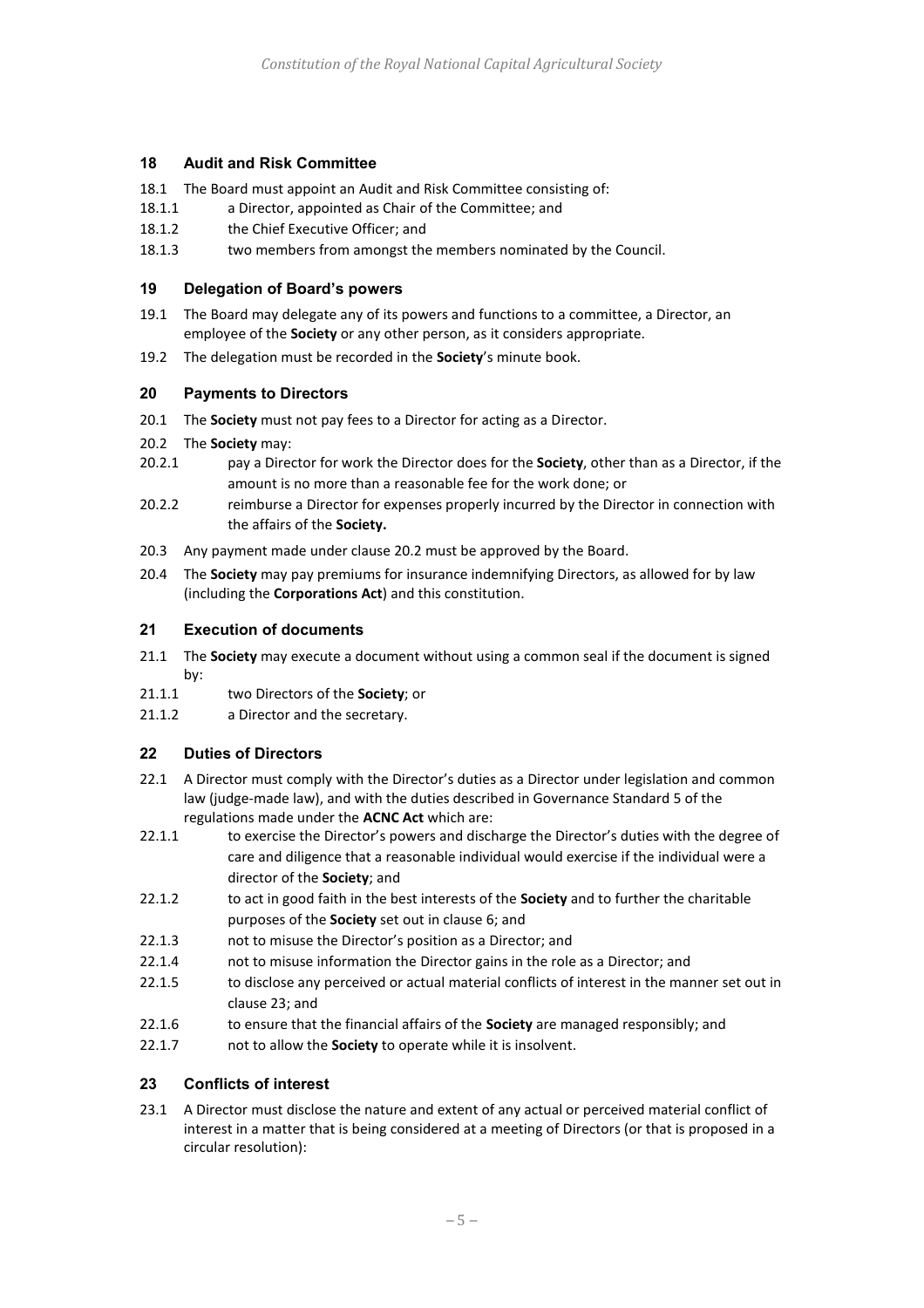- 23.1.1 to the other Directors; or
- 23.1.2 if all of the Directors have the same conflict of interest, to the members at the next **general meeting**, or at an earlier time if reasonable to do so.
- 23.2 The disclosure of a conflict of interest by a Director must be recorded in the minutes of the meeting.
- 23.3 Each Director who has a material personal interest in a matter that is being considered at a meeting of the Board (or that is proposed in a circular resolution) must not, except as provided under clause[s 23.4:](#page-5-0)
- 23.3.1 be present at the meeting while the matter is being discussed, or
- 23.3.2 vote on the matter.
- <span id="page-5-0"></span>23.4 A Director may still be present and vote if:
- 23.4.1 the Director's interest arises because the Director is a member of the **Society**, and the other members have the same interest; or
- 23.4.2 the Director's interest relates to an insurance contract that insures, or would insure, the Director against liabilities that the Director incurs as a Director of the **Society** (see clause 28); or
- 23.4.3 the Director's interest relates to a payment by the **Society** under clause 28, or any contract relating to an indemnity that is allowed under the **Corporations Act**; or
- 23.4.4 the Australian Securities and Investments Commission (ASIC) makes an order allowing the Director to vote on the matter; or
- 23.4.5 the Directors who do not have a material personal interest in the matter pass a resolution that:
- 23.4.5.1 identifies the Director, the nature and extent of the Director's interest in the matter and how it relates to the affairs of the **Society**; and
- 23.4.5.2 the Directors are satisfied that the Director's interest should not stop the Director being present and voting on the matter.

# Minutes and records

#### **24 Minutes and records**

- 24.1 The **Society** must make and keep records that detail the activities of the **Society** and satisfy statutory and legal obligations.
- 24.2 Details of the type, frequency, storage and access of these records are set out in the by-laws.

## By-laws

#### **25 By-laws**

- 25.1 The Board may pass a resolution to make by-laws to give effect to this constitution.
- 25.2 Members and Directors must comply with by-laws as if they were part of this constitution.

## Society Notices

#### **26 Notices**

- 26.1 Anything written to or from the **Society** under any clause in this constitution or the by-laws is written notice and is subject to the Notice clauses set out in the by-laws, unless specified otherwise.
- 26.2 Details as to the type, audience, format and manner of delivery of notices is set out in the bylaws.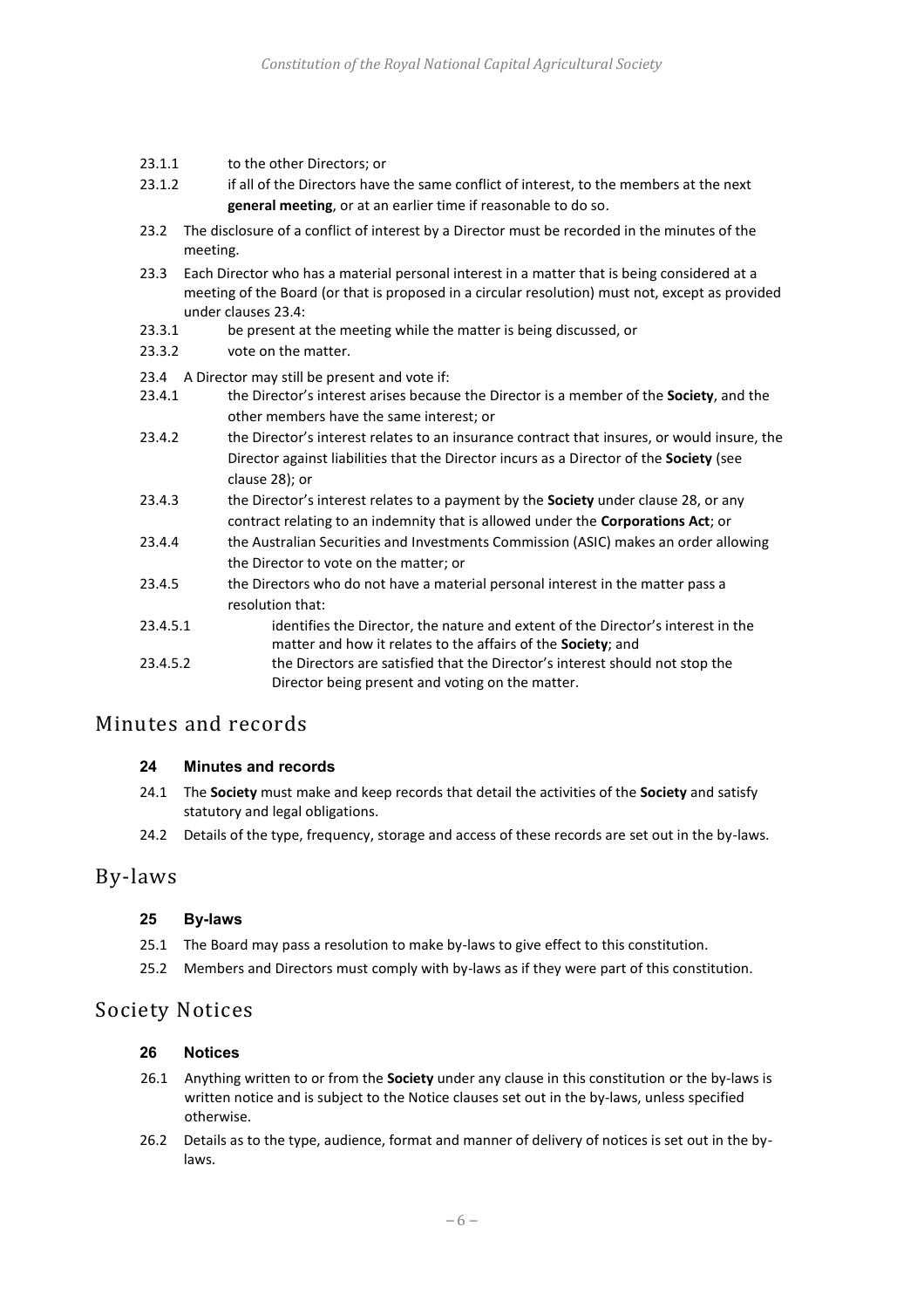# Financial year

#### **27 Society financial year**

**27.1** The **Society**'s financial year is from 1 April to 31 March, unless the Board passes a resolution to change the financial year.

## Indemnity, insurance and access

#### **28 Indemnity**

- 28.1 The **Society** indemnifies each officer of the **Society** out of the assets of the **Society**, to the relevant extent, against all losses and liabilities (including costs, expenses and charges) incurred by that person as an officer of the **Society**.
- 28.2 In this clause, 'officer' means a Director, Company Secretary or Chief Executive Officer and includes a Director, Company Secretary or Chief Executive Officer after the officer has ceased to hold that office.
- 28.3 In this clause, 'to the relevant extent' means:
- 28.3.1 to the extent that the **Society** is not precluded by law (including the **Corporations Act**) from doing so; and
- 28.3.2 for the amount that the officer is not otherwise entitled to be indemnified and is not actually indemnified by another person (including an insurer under an insurance policy).
- 28.4 The indemnity is a continuing obligation and is enforceable by an officer even though that person is no longer an officer of the **Society**.

#### **29 Insurance**

29.1 To the extent permitted by law (including the **Corporations Act**), and if the Board considers it appropriate, the **Society** may pay or agree to pay a premium for a contract insuring a person who is or has been an officer of the **Society** against any liability incurred by the person as an officer of the **Society**.

#### **30 Directors' access to documents**

- 30.1 A Director has a right of access to the financial records of the **Society** at all reasonable times.
- 30.2 If the Board agrees, the **Society** must give a Director or former Director access to:
- 30.2.1 documents agreed by the Board, including documents provided for, or available to the Directors; and
- 30.2.2 any other documents referred to in those documents.

## Winding up

#### **31 Surplus assets not to be distributed to members**

31.1 If the **Society** is wound up, any **surplus assets** must not be distributed to a member or a former member of the **Society**, unless that member or former member is a charity described in clause 32.1.

#### **32 Distribution of surplus assets**

32.1 Subject to the **Corporations Act** and any other applicable Act, and any court order, any **surplus assets** that remain after the **Society** is wound up must be distributed to one or more charities: